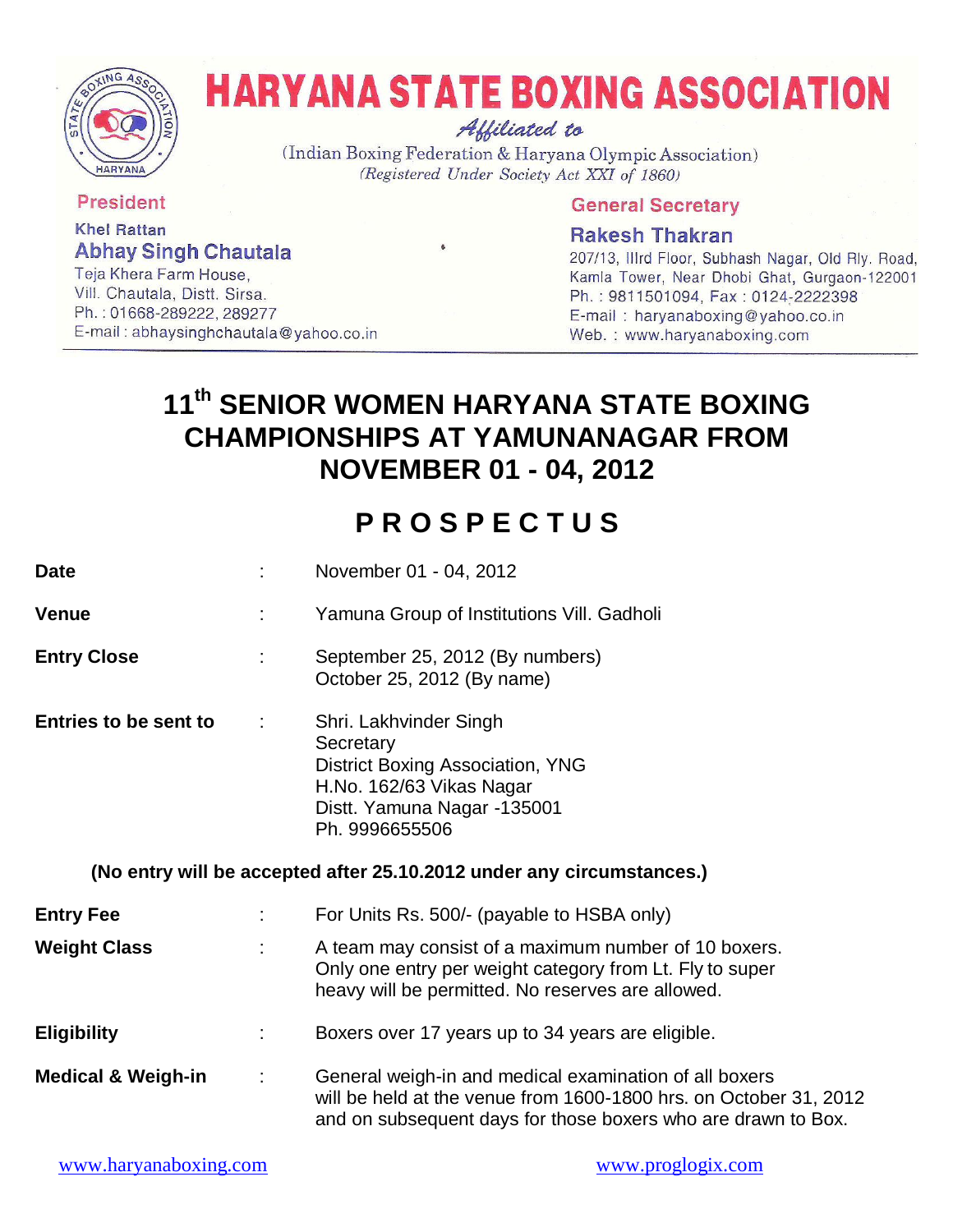| <b>Draw</b>                |   | Draw will be held immediately on completion of the medical<br>& weigh-in on October 31, 2012.                                 |
|----------------------------|---|-------------------------------------------------------------------------------------------------------------------------------|
| <b>Team officials</b>      |   | Only one Coach, one Manager (Female) and one R/J<br>will be allowed per team.                                                 |
| <b>Boarding/Lodging</b>    | ÷ | Free lodging will be provided to all boxers and officials<br>from 31 <sup>st</sup> October to 5 <sup>th</sup> November, 2012. |
| <b>Arrival particulars</b> |   | The organisers will have their reception booth<br>at Yamunanagar Railway Station/Bus Stand.                                   |

### **Important**

- 1. The team/officials shall not arrive at venue earlier than the October 31,2012 and shall leave by November 05, 2012.
- 2. Cost of travel of all participants and team officials upto Yamunanagar will be borne by the respective units.
- 3. In case of extra member in a team, a charge of Rs. 500/- per day will be levied per head per day.
- 4. All boxers must possess their own Gum shield.
- 5. Boxers who are already registered with IABF shall carry their Indent Card otherwise the should carry their original Municipality birth certificate along with mark sheet of Class 5<sup>th</sup> /8<sup>th,</sup>/10<sup>th</sup> /Age verified by the School on their latter head in original for IABF registration purpose.
- 6. No teams will be allowed to participate unless Affiliation/Entry fees are paid to HSBA.
- 7. For the General Weigh-in, the Boxer's weight should not exceed the maximum of the Boxer's weight class nor be below the minimum of the Boxer's weight class which will also apply to the Daily Weighin.
- 8. Every team must have to deposit Rs. 1,000/- as security deposit for accommodation and the same will be refunded after the event is over.
- 9. The championship will be conducted as per IABF rules.
- 10. District/Boards who have achieved NO MEDAL during last 10<sup>th</sup> Senior Women State Boxing Championship will be permitted to field Five Boxers only

**ESH THAKRAN)** General Secretary, HSBA

 Place:Gurgaon Dated:September 08, 2012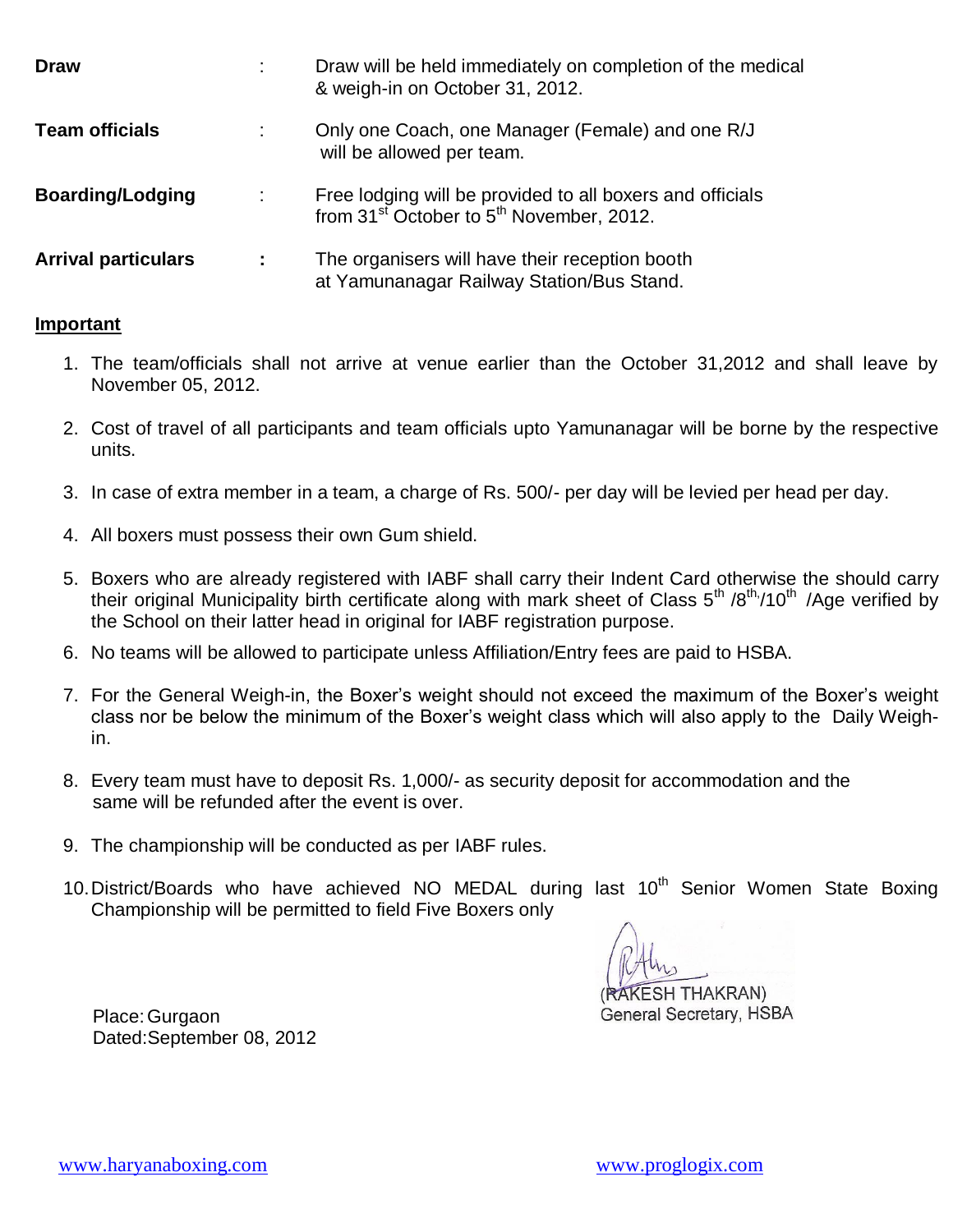# **11th SENIOR WOMEN HARYANA STATE BOXING CHAMPIONSHIPS AT YAMUNANAGAR FROM NOVEMBER 01 - 04, 2012**

## PROGRAME

| Date             | Time               | Programe                                           |  |
|------------------|--------------------|----------------------------------------------------|--|
| October 31, 2012 |                    | Arrival of all Delegates and Participants          |  |
|                  | 1200 hrs           | Finalization of Registrations and Issue of Medical |  |
|                  |                    | Books as per Entries.                              |  |
|                  | 1500 hrs           | Team Managers & Coaches Meeting                    |  |
|                  | 1530 hrs.          | <b>Technical Officials Meeting</b>                 |  |
|                  | $1600 - 1800$ hrs. | General Medical Check-up and Weigh-in              |  |
|                  | 1830 hrs.          | <b>Draws</b>                                       |  |
| November 1, 2012 | $1000 - 1400$ hrs. | Opening Ceremony followed by Preliminary Bouts     |  |
|                  | $1600 - 2000$ hrs. | <b>Preliminary Bouts</b>                           |  |
|                  |                    |                                                    |  |
| November 2, 2012 | $0700 - 0800$ hrs. | Medical Check-up and Weigh-in                      |  |
|                  | 1100 - 1400 hrs.   | <b>Qatar Final Bouts</b>                           |  |
|                  | 1600 - 2000 hrs.   | <b>Qatar Final Bouts</b>                           |  |
|                  |                    |                                                    |  |
| November 3, 2012 | $0800 - 0900$ hrs. | Medical Check-up and Weigh-in                      |  |
|                  | $1400 - 2000$ hrs. | Semi-final Bouts                                   |  |
|                  |                    |                                                    |  |
| November 4, 2012 | $0800 - 0900$ hrs. | Medical Check-up and Weigh-in                      |  |
|                  | 1200-1600 hrs.     | <b>Final Bouts</b>                                 |  |
|                  |                    | <b>Closing Ceremony</b>                            |  |
| November 5, 2012 |                    | Departure of all Delegates and Participants        |  |
|                  |                    |                                                    |  |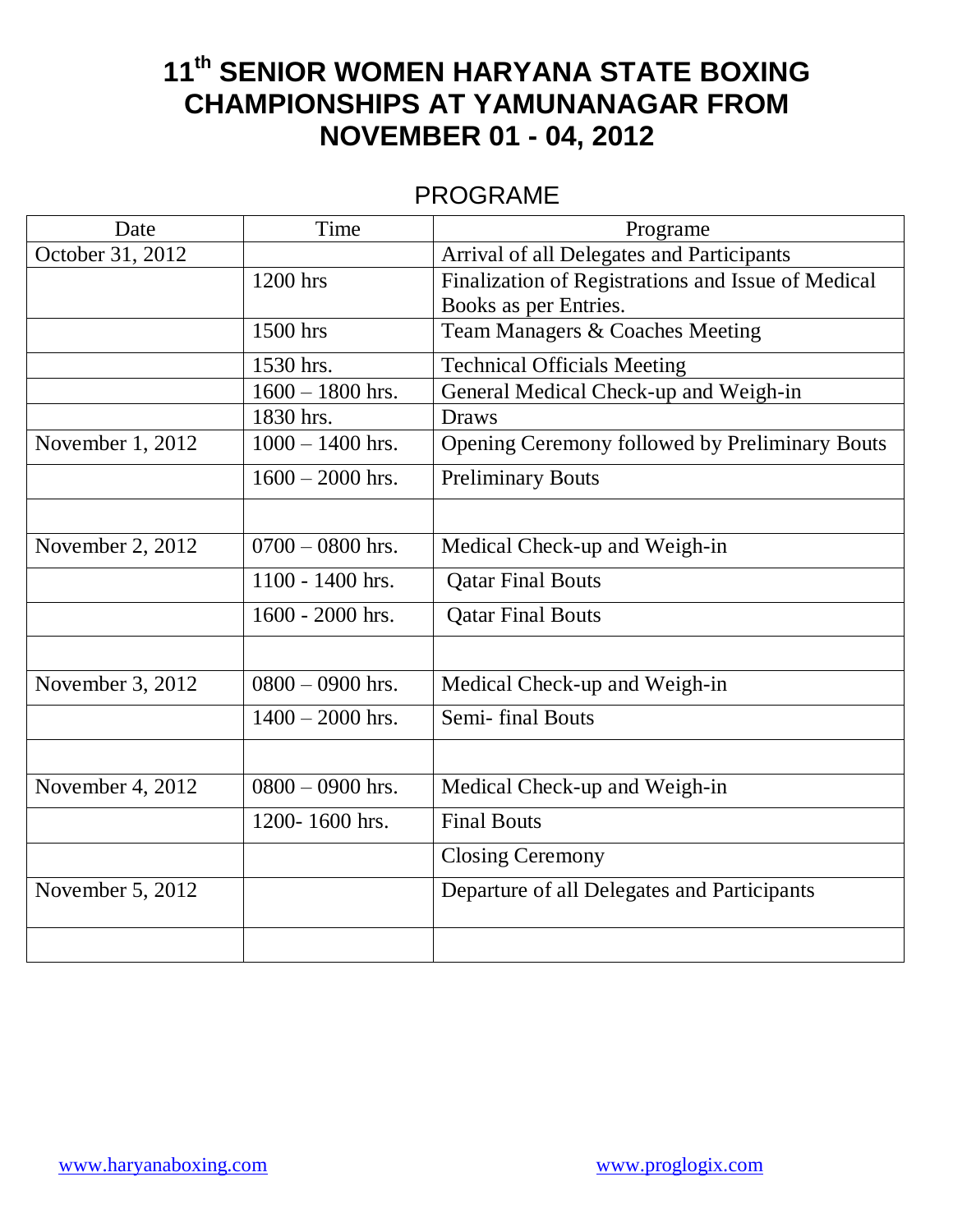# **11th SENIOR WOMEN HARYANA STATE BOXING CHAMPIONSHIPS AT YAMUNANAGAR FROM NOVEMBER 01 - 04, 2012**

## **DISTRICT/ CLUB ENTRY BY NAME**

| Registration<br>No.   | Wt. Cat.       | <b>Name of Boxer</b> | <b>Father's Name</b> | Date of birth |
|-----------------------|----------------|----------------------|----------------------|---------------|
|                       | 45 to 48<br>Kg |                      |                      |               |
|                       | 51 Kg          |                      |                      |               |
|                       | 54 Kg          |                      |                      |               |
|                       | 57 Kg          |                      |                      |               |
|                       | 60 Kg          |                      |                      |               |
|                       | 64 Kg          |                      |                      |               |
|                       | 69 Kg          |                      |                      |               |
|                       | 75 Kg          |                      |                      |               |
|                       | 81 Kg          |                      |                      |               |
|                       | $+81$ Kg       |                      |                      |               |
| Name of Team Coach    |                |                      |                      |               |
| Name of Team Manager  |                |                      |                      |               |
| Name of Referee/Judge |                |                      |                      |               |

PRESIDENT/SECRETARY ASSOCIATION/BOARD